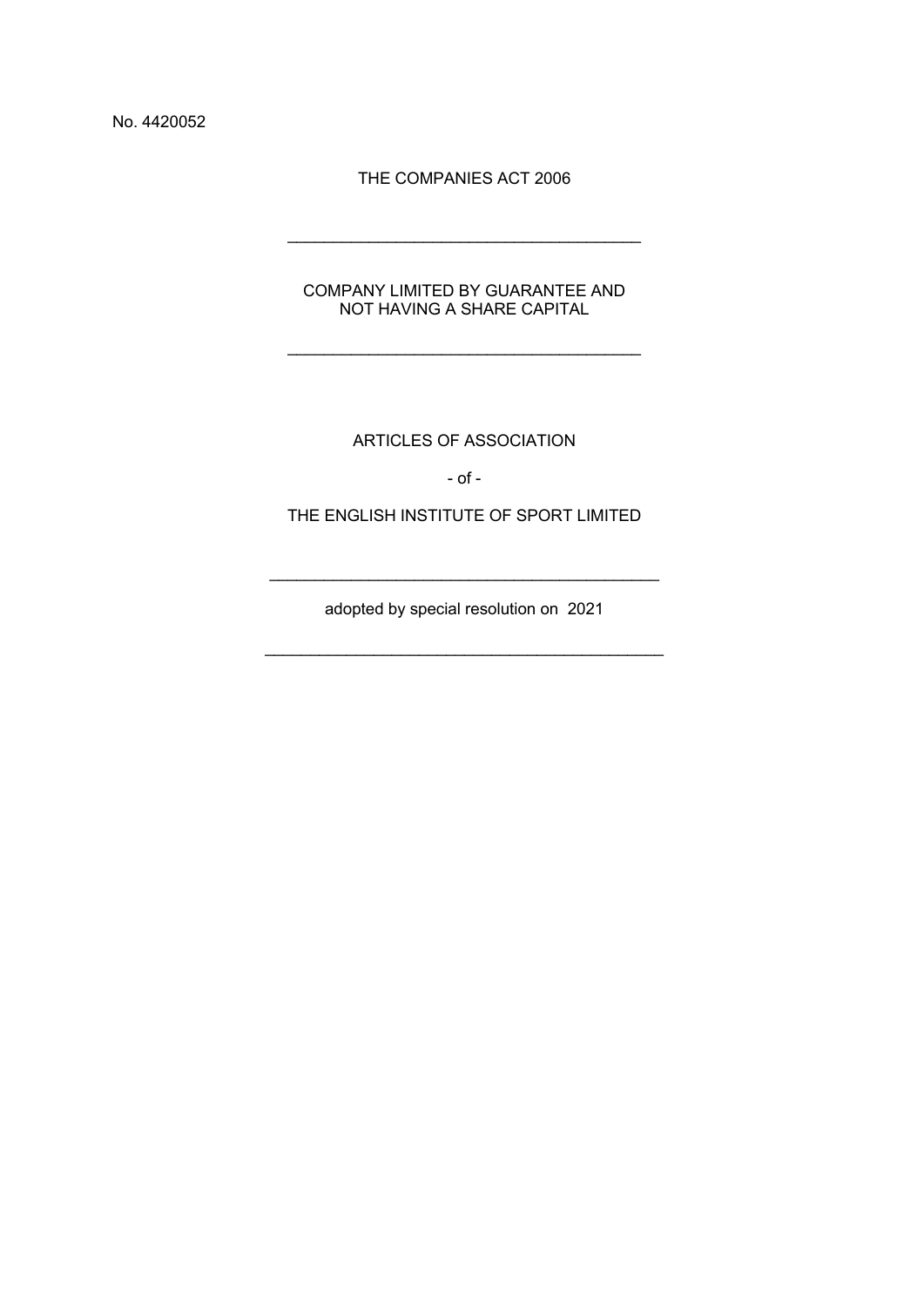### THE COMPANIES ACT 2006 \_\_\_\_\_\_\_\_\_\_\_\_\_\_\_\_\_\_\_\_\_\_\_\_\_\_\_\_\_\_\_\_\_\_\_\_\_\_\_\_\_\_

### COMPANY LIMITED BY GUARANTEE AND NOT HAVING A SHARE CAPITAL \_\_\_\_\_\_\_\_\_\_\_\_\_\_\_\_\_\_\_\_\_\_\_\_\_\_\_\_\_\_\_\_\_\_\_\_\_\_\_\_\_\_

#### ARTICLES OF ASSOCIATION

- of -

## **THE ENGLISH INSTITUTE OF SPORT LIMITED**

#### **(as adopted by Special Resolution dated 16 June 2021)** \_\_\_\_\_\_\_\_\_\_\_\_\_\_\_\_\_\_\_\_\_\_\_\_\_\_\_\_\_\_\_\_\_\_\_\_\_\_\_\_\_\_

# **GENERAL**

1.1 In these Articles, if not inconsistent with the subject or context, the words standing in the first column of the following Table shall bear the meanings set opposite to them respectively in the second column:

| <b>WORDS</b>                      | <b>MEANINGS</b>                                                                                                                                                                                                                                            |
|-----------------------------------|------------------------------------------------------------------------------------------------------------------------------------------------------------------------------------------------------------------------------------------------------------|
| the Act                           | the Companies Act 2006 and as further modified by<br>statute or re-enacted from time to time;                                                                                                                                                              |
| these Articles                    | these Articles of Association, and the regulations of<br>the Company from time to time in force;                                                                                                                                                           |
| <b>Business Day</b>               | a day other than a Saturday, Sunday or a day on<br>which the banks are authorised to close in the City<br>of London;                                                                                                                                       |
| <b>Business Plan and Strategy</b> | the business plan which shall include an annual<br>budget, cash flow forecasts and the strategic<br>objectives for the Company for the next Financial<br>Year and strategy which shall<br>include<br>the<br>Company's long-term objectives and priorities; |
| the Chair                         | the chair of the Company;                                                                                                                                                                                                                                  |
| communication                     | the<br>Electronic<br>meaning<br>the<br>in.<br>same<br>as<br>Communications Act 2000;                                                                                                                                                                       |
| the Company                       | The English Institute of Sport Limited (Company No:<br>4420052);                                                                                                                                                                                           |
| the Directors or the Board        | the Directors for the time being of the Company;                                                                                                                                                                                                           |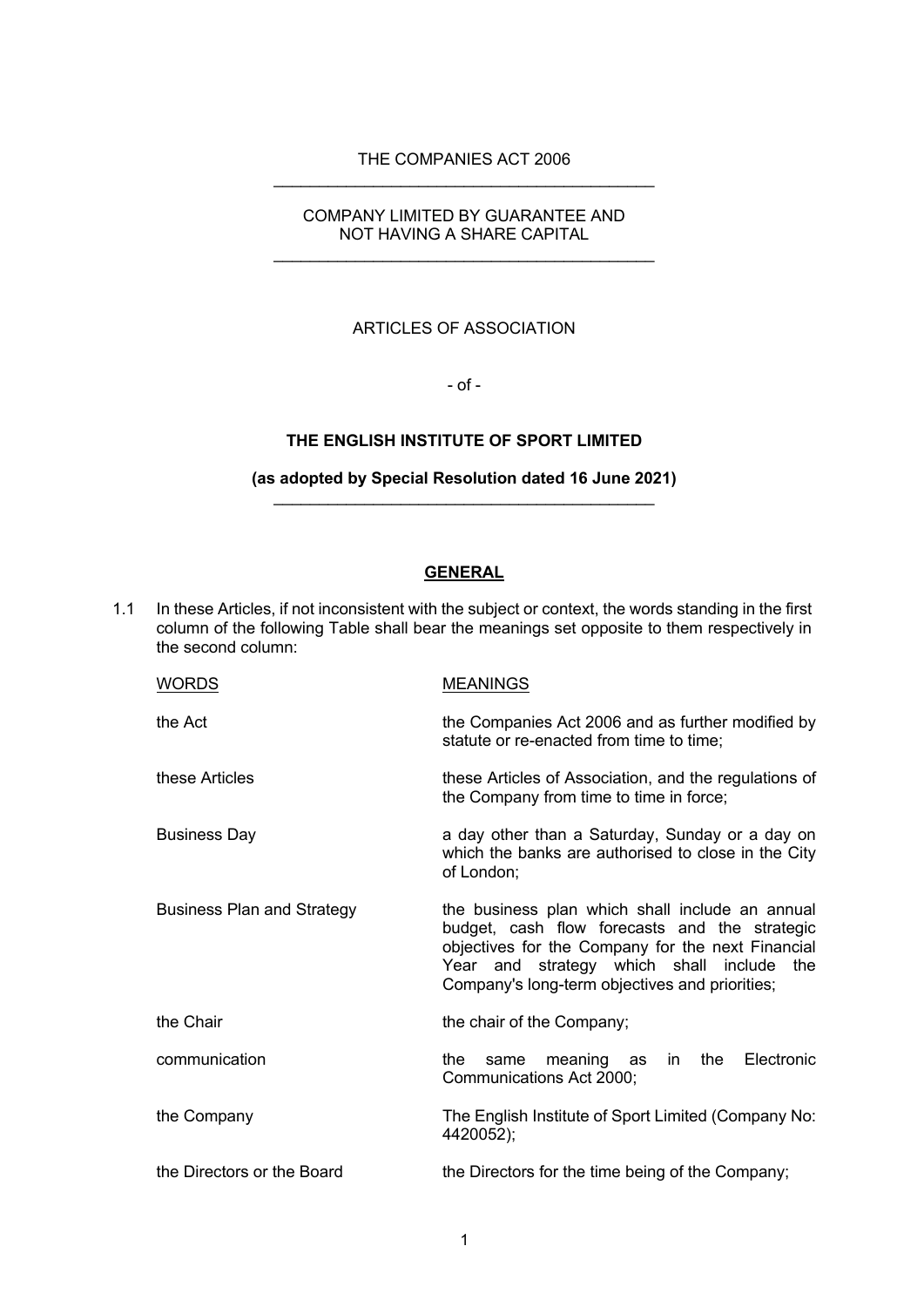| electronic communication                                | the<br>Electronic<br>the<br>meaning as<br>in<br>same<br>Communications Act 2000;                                                                                                                   |
|---------------------------------------------------------|----------------------------------------------------------------------------------------------------------------------------------------------------------------------------------------------------|
| <b>Financial Year</b>                                   | a financial accounting period of 12 months ending on<br>31 March (or on such other accounting reference<br>date adopted by the Company from time to time);                                         |
| Management and<br>Finance Memorandum                    | finance<br>the<br>management and<br>memorandum<br>between the Company and UK Sport (as amended<br>from time to time);                                                                              |
| Member                                                  | a member of the Company;                                                                                                                                                                           |
| Membership                                              | membership in accordance with these Articles;                                                                                                                                                      |
| Month                                                   | calendar month;                                                                                                                                                                                    |
| <b>Skills Matrix and</b><br><b>Competency Framework</b> | the Company's skill and competency requirements<br>for its Directors (including those generally described<br>at article 43(b)) currently in place as at the date of<br>adoption of these articles; |
| Term                                                    | in relation to a Director means a period of four years<br>commencing on the later of:                                                                                                              |
|                                                         | the date upon which these Articles are<br>i)<br>adopted; or                                                                                                                                        |
|                                                         | the date upon which the Director was<br>ii)<br>appointed.                                                                                                                                          |
| Observer                                                | a person appointed as such pursuant to Article 54 of<br>these Articles;                                                                                                                            |
| the Office                                              | the registered office of the Company;                                                                                                                                                              |
| the Secretary                                           | the secretary of the Company;                                                                                                                                                                      |
| the United Kingdom                                      | <b>Great Britain and Northern Ireland;</b>                                                                                                                                                         |
| <b>UK Sport</b>                                         | the United Kingdom Sports Council of 40 Bernard<br>Street, London WC1N 1ST;                                                                                                                        |
| in writing                                              | written, printed or lithographed, or partly one and<br>partly another, and other modes of representing or<br>reproducing words in a visible form                                                   |

- 1.2 Words importing the singular number only shall include the plural number, and vice versa.
- 1.3 Words importing the masculine gender only shall include the feminine gender.
- 1.4 Words importing persons shall include corporations.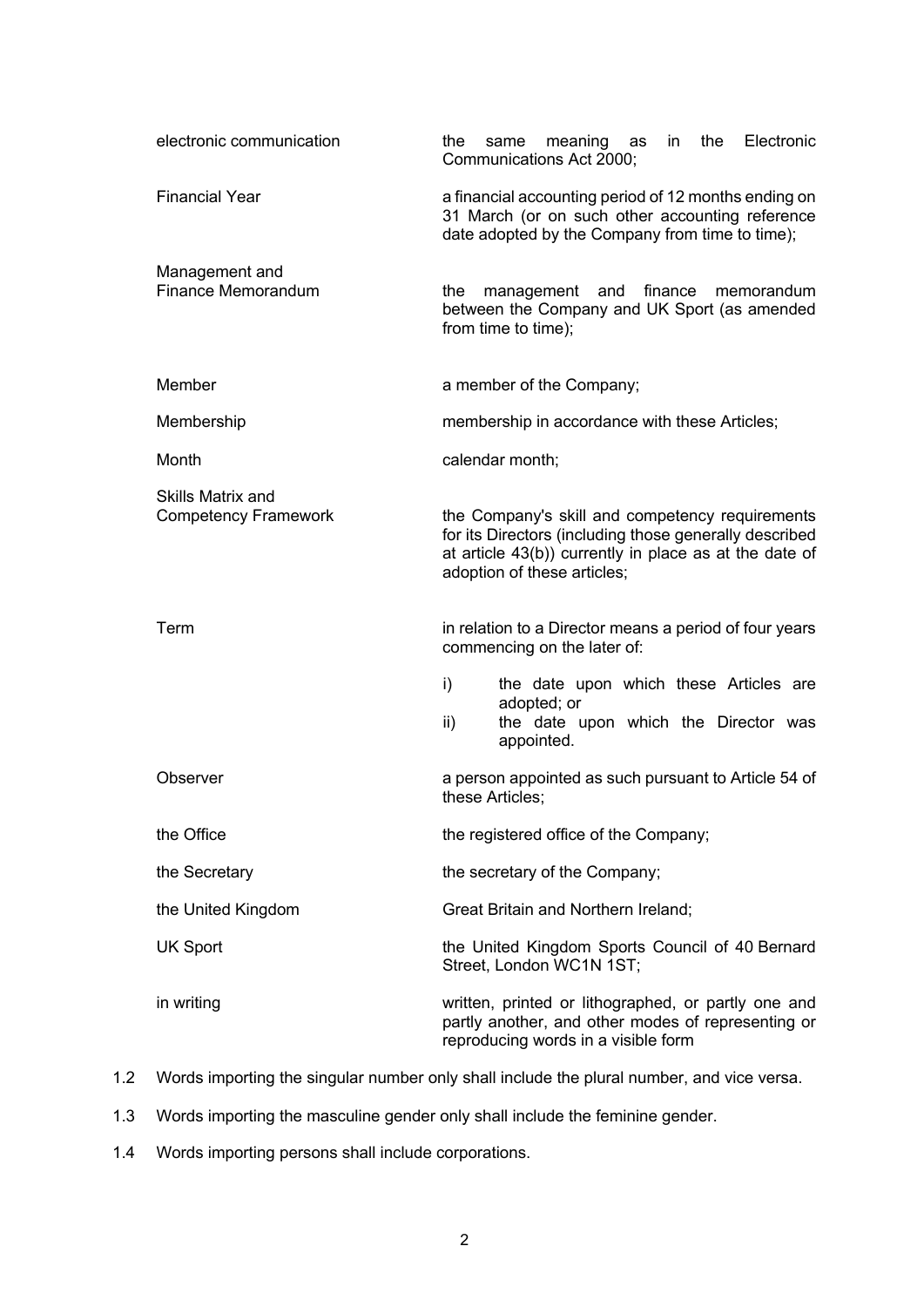1.5 Subject as aforesaid, any words or expressions defined in the Act at the date on which these Articles become binding on the Company shall, if not inconsistent with the subject or context, bear the same meanings in these Articles.

## **REGISTERED OFFICE**

2. The registered office of the Company will be situated in England.

## **OBJECTS**

- 3. The objects for which the Company is established are:
	- (a) to provide exceptional athletes and in particular athletes on Programmes funded by UK Sport ("the Elite Athletes") with training facilities and support services ("the Services");
	- (b) to do all such other things as shall be thought fit to further the interests of the Company or to be incidental or conducive to the attainment of all or any of the objects stated in this article 3.

## **POWERS**

- 4. In furtherance of the objects set out at article 3 (but not further or otherwise) the Company shall have the following powers, subject to the terms of the Financial Memorandum for the time being in force (if any) between the Company and UK Sport:
	- (a) To develop and operate programmes of local services to be offered to the Elite Athletes;
	- (b) To monitor those persons supplying the Services to the Elite Athletes;
	- (c) To seek to adhere, in the provision of the Services, to the quality standards set by UK Sport (or as it may direct);
	- (d) To develop and operate as appropriate talent identification and development programmes in defined areas whose purpose is to produce elite English athletes to represent England, Great Britain or the UK in the future;
	- (e) To set and revise from time to time the standards of sporting performance by which Elite Athletes will be judged eligible to receive support and services from the English Institute of Sport;
	- (f) To sell the Services to non-elite athletes and other interested persons to generate income for the express purpose of improving or extending the services to the Elite Athletes;
	- (g) To raise funds by way of sponsorship, merchandising and other commercial means as may be thought fit;
	- (h) To purchase, take on lease or in exchange, hire or otherwise acquire real or personal property and rights or privileges anywhere in the world, and to construct, maintain and alter buildings or erections;
	- (i) To sell, manage, let or mortgage, dispose of or turn to account all or any of the property or assets of the Company subject to such consents as may be required by law;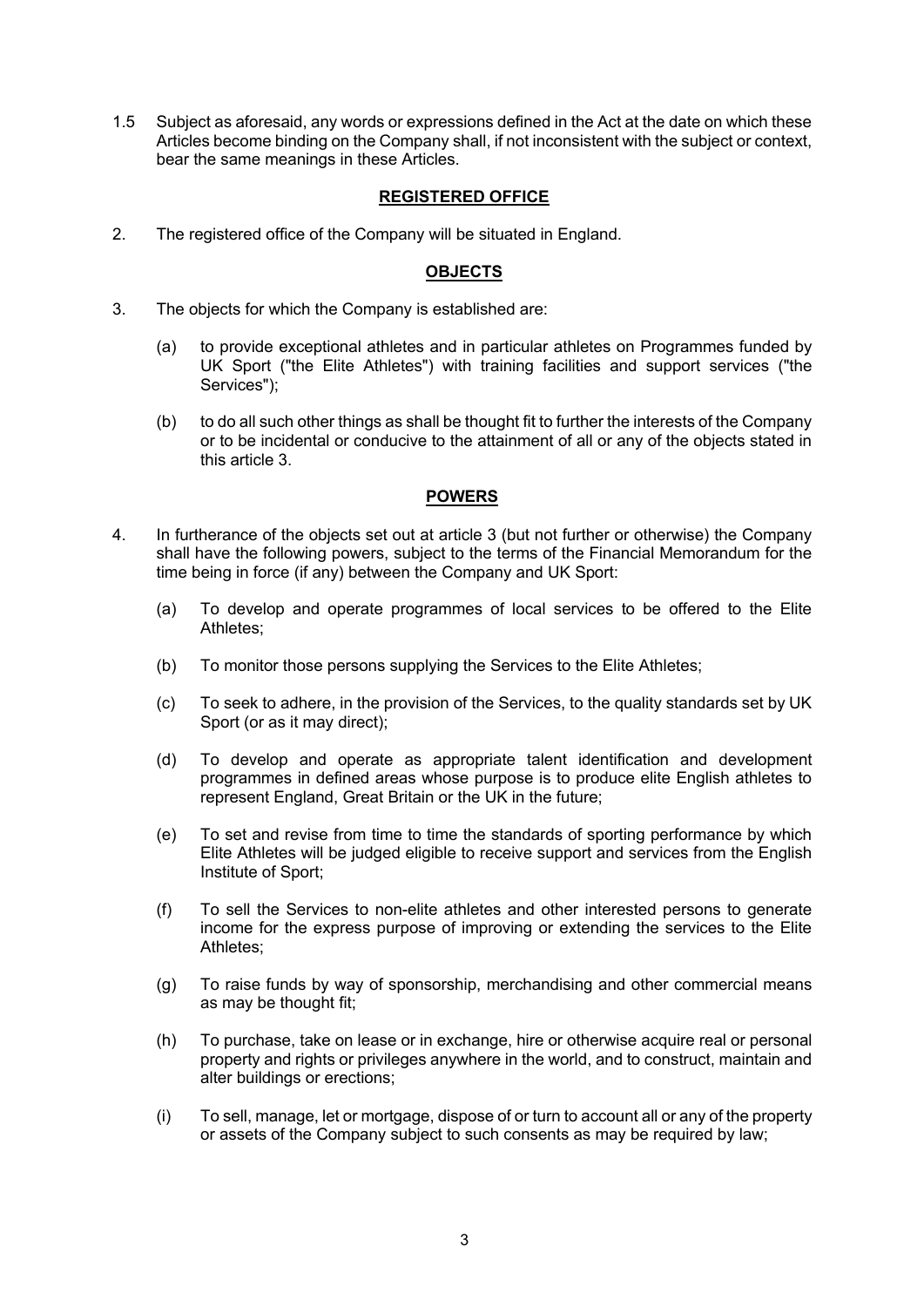- (j) To execute and do all such other instruments, acts and things as may be requisite for the efficient management, development and administration of the said property or assets;
- (k) To apply to UK Sport and any other appropriate funding agencies for funding to provide the Services to the Elite Athletes and other UK athletes resident in England on relevant programmes and to have regard to the provisions of any Financial Memorandum between the Company and UK Sport from time to time;
- (l) To borrow or raise money for the objects of the Company on such terms and on such security as may be thought fit subject to such consents as may be required by law;
- (m) To take and accept any gift of money, property or other assets whether subject to any special trust or not for the objects of the Company;
- (n) To raise funds and organise appeals and invite and receive contributions from any person or persons whatsoever by way of subscription, donation and otherwise;
- (o) To draw, make, accept, endorse, discount, execute and issue promissory notes, bills, cheques and other instruments and to operate bank accounts;
- (p) To invest moneys of the Company not immediately required for its purposes in or upon such investments, securities or property as may be thought fit subject nevertheless to such conditions (if any) and such consents (if any) as may for the time being be imposed or required by law and subject also as hereinafter provided;
- (q) To effect insurances against risk or loss to the Company, or against risk or accident to any servants of the Company in the course of their employment by the Company or to any persons to whom the Services are provided by the Company or in connection with providing, fostering or developing the Services and to pay premiums on any such insurance;
- (r) To engage and pay any person or persons whether on a full or part time basis or whether as consultant or employee, to supervise, organise, carry on the work of and/or advise the Company;
- (s) Subject to the provisions of article 5 hereof to make any reasonable and necessary provision for the payment of pensions and superannuation to or on behalf of employees or former employees and their spouses and dependants;
- (t) To amalgamate with any companies, institutions, societies or associations which shall have objects altogether or mainly similar to those of the Company or which are for the benefit of Elite Athletes in the United Kingdom or any part thereof and prohibit payment of any dividend or profit to and the distribution of any of their assets amongst their Members at least to the same extent as such payments or distributions are prohibited by these Articles;
- (u) To pay out of funds of the Company the costs, charges and expenses of and incidental to the formation, registration and running of the Company;
- (v) To develop and operate a commercial, marketing and public relations policy in relation to the Services;
- (w) To print and publish any newspapers, periodicals, books, articles or leaflets;
- (x) To engage in research and innovation projects in support of the Services; and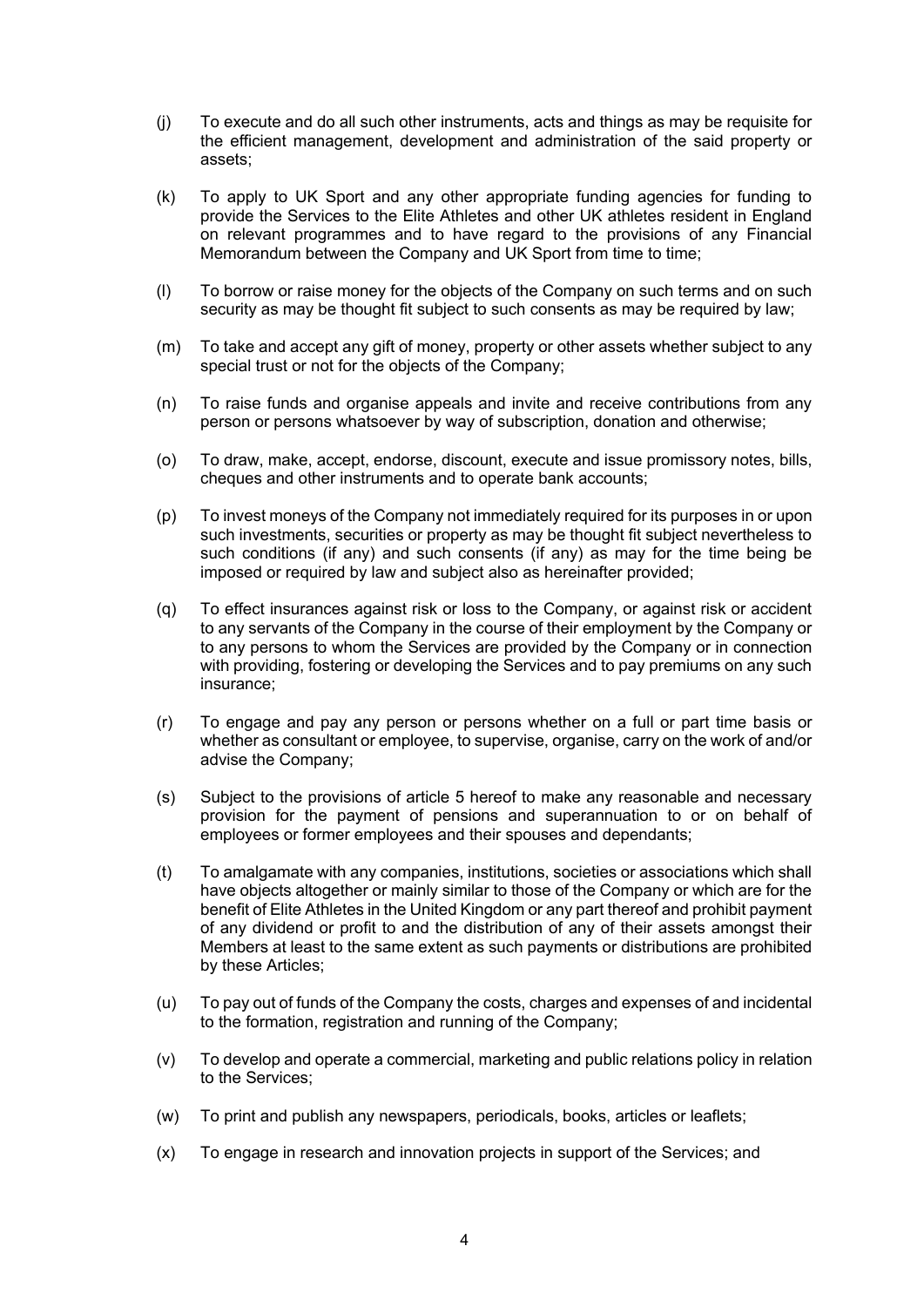(y) To do all such other lawful things as will further the attainment of the objects of the Company or any of them.

## **NOT FOR DISTRIBUTION**

- 5. The income and property of the Company shall be applied solely towards the promotion of its objects as set out at article 3 and no portion thereof shall be paid or transferred directly or indirectly by way of distribution, bonus or otherwise by way of profit to the members of the Company. Provided that nothing herein shall prevent any payment in good faith by the Company:
	- (a) Of reasonable and proper remuneration to any Director, member, officer, servant or consultant of the Company for any services rendered to the Company and of reasonable and proper travelling, conference and study expenses necessarily incurred in carrying out the duties of any such Director, member, officer, servant or consultant of the Company;
	- (b) To any Director who is a Solicitor, Accountant or other person engaged in a profession of all reasonable professional and other charges for work done by him or his firm when instructed by the other Directors to act in that capacity on behalf of the Company;
	- (c) Of interest on money lent by a member of the Company or its Directors at a commercial rate of interest;
	- (d) To any Director of reasonable and proper out-of-pocket expenses;
	- (e) Of reasonable and proper rent for premises demised or let by any member of the Company or by any Director;
	- (f) Of any premium in respect of the purchase and maintenance of indemnity insurance in respect of liability for any act or default of the Directors (or any of them) in relation to the Company.

### **BENEFITS TO MEMBERS**

- 6.1 A Member must not receive any payment of money or other benefit which may not be financial but has a monetary value (whether directly or indirectly) ('Material Benefit') from the Company except:
	- (a) described in article 5;
	- (b) reimbursement of reasonable out-of-pocket expenses (including hotel and travel costs) actually incurred in carrying out the Company's business; and
	- (c) in exceptional cases, other payments or benefits.
- 6.2 Any Member (or any firm or company of which a Member is a member or employee) may enter into a contract with the Company to supply goods or services in return for a payment or other Material Benefit but only if:
	- (a) the goods or services are actually required by the Company; and
	- (b) the nature and level of remuneration is no more than is reasonable in relation to the value of the goods or services.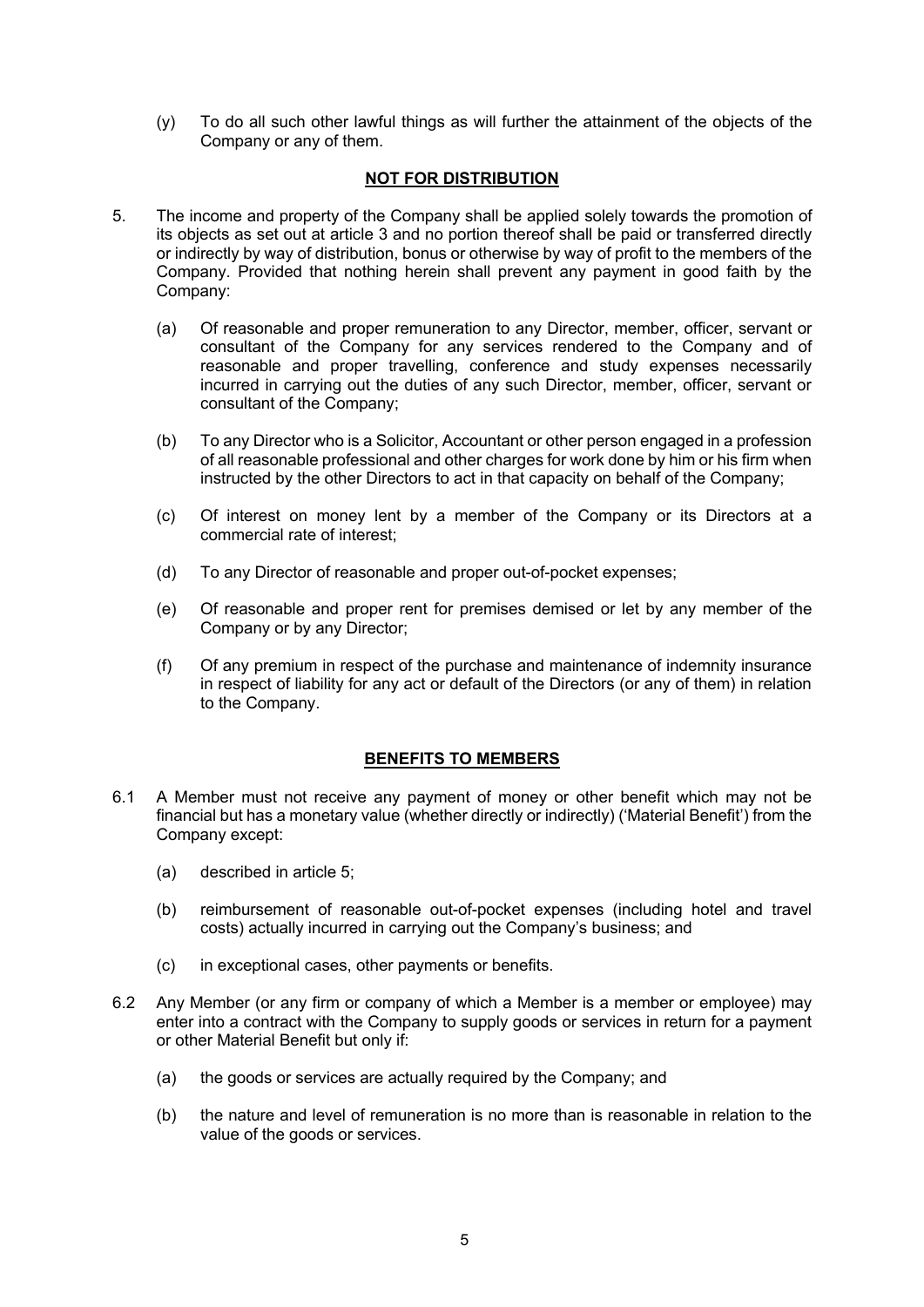#### **WINDING UP**

- 7. Every Member of the Company undertakes to contribute to the assets of the Company, in the event of the same being wound up while he is a Member, or within one year after he ceases to be a Member, for payment of the debts and liabilities of the Company contracted before he ceases to be a Member and of the costs, charges and expenses of winding up and for the adjustment of the rights of the contributories among themselves, such amount as may be required not exceeding £1 (One pound).
- 8. If upon the winding up or dissolution of the Company there remains after the satisfaction of all its debts and liabilities any property whatsoever the same shall not be paid to or distributed among the Members of the Company in their capacity as Members but shall be given or transferred to UK Sport or its successor body.

#### **MEMBERSHIP**

- 9. For the purposes of registration the number of Members is declared to be unlimited.
- 10. The provisions of section 113 of the Act shall be observed by the Company and every Member shall either sign a written consent to become a Member or sign the Register of Members on becoming a Member.
- 11. As at the date on which these Articles become binding on the Company the single Member shall be UK Sport. No other person shall be admitted as a Member by the Directors unless he is approved by UK Sport. Every person who wishes to become a Member shall deliver to the Company an application for Membership in such form as the Directors shall prescribe.
- 12. A Member may at any time withdraw from the Company by giving at least seven clear days' notice to the Company. Membership shall not be transferable and shall cease on death or dissolution. If the Member is a Director, Membership shall cease on his ceasing to be a Director.
- 13. Every corporation and unincorporated association that is admitted to Membership may exercise such powers as are prescribed by section 323 of the Act.
- 14. It shall be the duty of the Directors, if at any time they shall be of the opinion that the interests of the Company so require, by notice in writing sent by prepaid post to a Member's address, to request that Member to withdraw from Membership of the Company within a time specified in such notice. No such notice shall be sent except on a vote of the majority of the Directors present and voting, which majority shall include one half of the total number of the Directors for the time being, and no such notice may be given to UK Sport.
- 15. If, on the expiry of the time specified in such notice, the Member concerned has not withdrawn from Membership by submitting written notice of his resignation, or if at any time after receipt of the notice requesting him to withdraw from Membership the Member shall so request in writing, the matter shall be submitted to a properly convened and constituted meeting of the Directors. The Directors and the Member whose expulsion is under consideration shall be given at least 14 days' notice of the meeting, and such notice shall specify the matter to be discussed. The Member concerned shall at the Meeting be entitled to present a statement in his defence either verbally or in writing, and he shall not be required to withdraw from Membership unless half of the Directors present and voting shall, after receiving the statement in his defence, vote for his expulsion, or unless the Member fails to attend the meeting without sufficient reason being given. If such a vote is carried, or if the Member shall fail to attend the meeting without sufficient reason being given, he shall thereupon cease to be a Member and his name shall be erased from the Register of Members. For the avoidance of doubt, the foregoing provisions of this Article shall not apply to UK Sport.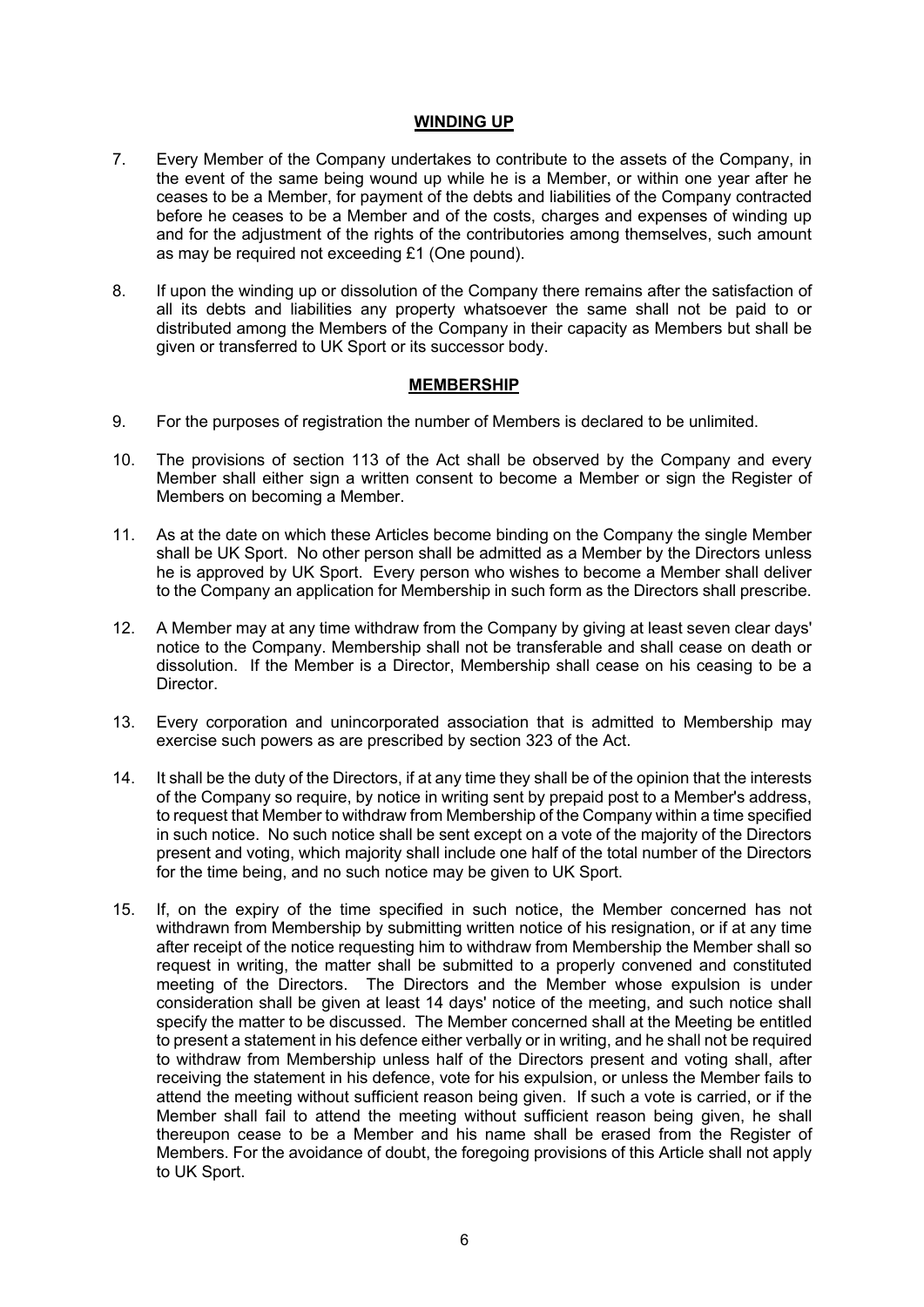## **GENERAL MEETINGS**

- 16. The Company shall hold a general meeting in every calendar year as its annual general meeting at such time and place as may be determined by the Directors, and shall specify the meeting as such in the notices calling it. So long as the Company holds its first annual general meeting within 18 months after its incorporation it need not hold it in the calendar year of its incorporation or in the following calendar year.
- 17. The annual general meeting shall be held for the following purposes:
	- (a) to receive from the Directors a report of the activities of the Company since the previous annual general meeting;
	- (b) to allow those Directors due to retire to stand down from office;
	- (c) to appoint Directors (if necessary) pursuant to Article 43 and to ratify the appointment of Directors pursuant to Article 52;
	- (d) to appoint the Company's auditors; and
	- (e) to transact such other business as may be brought before it.
- 18. All general meetings, other than annual general meetings, shall be called general meetings.
- 19. The Secretary shall, on an order of the Directors or at the written request of not less than one tenth of the Members, convene a general meeting. Such order or request indicating the nature of the business to be transacted shall be laid before the Chair who shall authorise the holding of a general meeting within 28 days of the receipt of such order or request.
- 20. There shall be given at least 21 days' notice in writing of every annual general meeting and of every general meeting called for the passing of a special resolution and 14 days' notice in writing of every other general meeting (exclusive in every case both of the day on which such notice is served or deemed to be served and of the day for which it is given), specifying the place, the day and the hour of the meeting, and in the case of special business (as described in Article 22), the general nature of that business, to such persons (including the Company's auditors) as are under these Articles or under the Act entitled to receive such notices from the Company.
- 21. The accidental omission to give notice of a meeting to, or the non-receipt of such notice by, any person entitled to receive notice thereof shall not invalidate any resolution passed, or proceedings had, at any meeting.

# **PROCEEDINGS AT GENERAL MEETINGS**

- 22. All business transacted at a general meeting, and all that is transacted at an annual general meeting with the exception of the consideration of the income and expenditure account and balance sheet, and the reports of the Directors and of the Company's auditors, the election of Directors in the place of those retiring, and the appointment of the auditors and the fixing of their remuneration shall be deemed special business.
- 23. No business shall be transacted at any general meeting unless a quorum is present when the meeting proceeds to business. Save as herein otherwise provided one Member present shall be a quorum.
- 24. If within half an hour from the time appointed for the holding of a general meeting a quorum is not present, the meeting, if convened on the requisition of the Members, shall be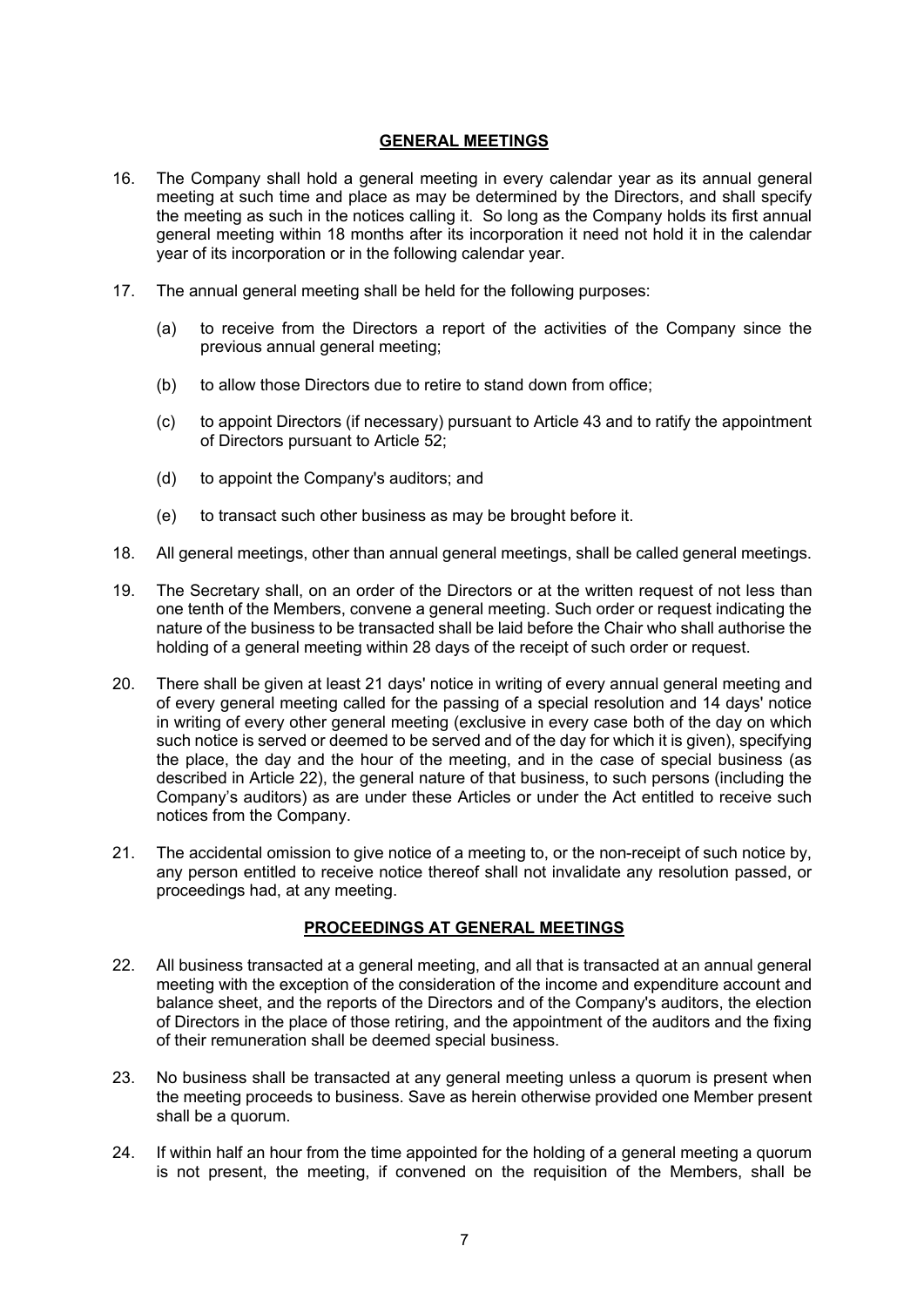dissolved. In any other case it shall stand adjourned to the same day in the next week, at the same time and place, or at such other place as the Directors may determine, and if at such adjourned meeting a quorum is not present within half an hour from the time appointed for holding the meeting the meeting shall be deemed to have failed for a lack of a quorum and the resolutions proposed for such meeting shall be deemed not to have been passed.

- 25. The Chair shall preside as chairman at every general meeting, but if the Chair shall be absent, or if at any meeting he is not present within 15 minutes after the time appointed for holding the same, the Members present shall choose some other Director to preside or if no Director be present, or if all the Directors present decline to take the chair, the Members shall choose some Member who is present to preside.
- 26. The chair of the meeting may, with the consent of any meeting of the Members at which a quorum is present (and shall if so directed by the meeting) adjourn the meeting from time to time, and place to place, but no business shall be transacted at any adjourned meeting other than business which might have been transacted at the meeting from which the adjournment took place. Whenever such a meeting is adjourned for 30 days or more, notice of the adjourned meeting shall be given in the same manner as of the original meeting. Save as aforesaid, the Members shall not be entitled to any notice of an adjournment, or of the business to be transacted at an adjourned meeting.
- 27. At any general meeting a resolution put to the vote of the meeting shall be decided on a show of hands, by Members present in person (or by proxy) and entitled to vote and, unless a poll is, before or upon the declaration of the result by the show of hands, demanded by the chair of the meeting or by at least a third of the Members present, a declaration by the chair of the meeting that a resolution has been carried, or carried unanimously or by a particular majority, or lost, or not carried by a particular majority, and an entry to that effect in the minute book of the Company shall be conclusive evidence of the fact without proof of the number or proportion of the votes recorded in favour of or against that resolution. The demand for a poll may be withdrawn.
- 28. Subject to the provisions of Article 29, if a poll be demanded in the manner aforesaid, it shall be taken at such time and place, and in such manner, as the chair of the meeting shall direct, and the result of the poll shall be deemed to be the resolution of the meeting at which the poll was demanded.
- 29. No poll shall be demanded on the election of a chair of a meeting, or on any question of adjournment.
- 30. The demand for a poll shall not prevent the continuance of a meeting for the transaction of any business other than the question on which a poll has been demanded.
- 31. The chair of the meeting is not entitled to vote on any matters at a general meeting.

### **VOTES OF MEMBERS**

- 32. Every Member shall be entitled to attend general meetings and cast one vote.
- 33. Proxies may only validly be appointed by a notice in writing (a "Proxy Notice") which:
	- (a) states the name and address of the member appointing the proxy;
	- (b) identifies the person appointed to be that member's proxy and the general meeting in relation to which that person is appointed;
	- (c) is signed by or on behalf of the member appointing the proxy, or is authenticated in such a manner as the Directors may determine; and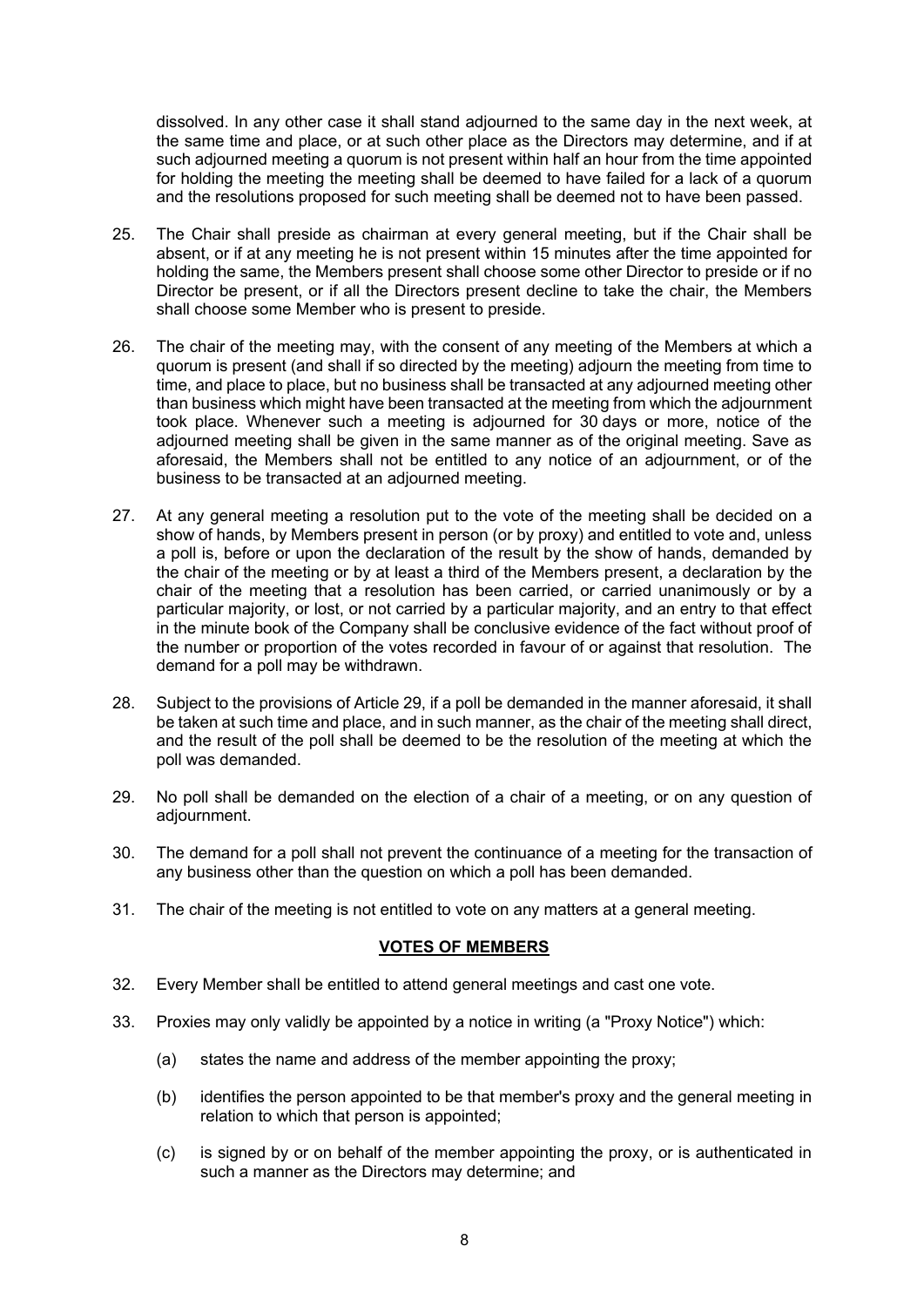- (d) is delivered to the Company in accordance the Articles not less than 48 hours before the time appointed for holding the meeting or adjourned meeting at which the right to vote is to be exercised and in accordance with any instructions contained in the notice of the general meeting (or adjourned meeting) to which they relate:
- 34. A Proxy Notice which is not delivered in accordance with article 33 shall be invalid, unless the Directors, in their discretion, accept the notice at any time prior to the meeting.
- 35. The Company may require Proxy Notices to be delivered in a particular form and may specify different forms for different purposes.
- 36. Proxy Notices may specify how the proxy appointed under them is to vote (or that the proxy is to abstain from voting) on one or more resolutions.
- 37. Unless a Proxy Notice indicates otherwise, it must be treated as:
	- (a) allowing the person appointed under it as a proxy discretion as to how to vote on any ancillary or procedural resolutions put to the meeting; and
	- (b) appointing that person as a proxy in relation to any adjournment of the general meeting to which it relates as well as the meeting itself.
- 38. Subject to the provisions of sections 288 to 300 (inclusive) of the Act a resolution in writing executed by or on behalf of each Member who would have been entitled to vote upon it if it had been proposed at a general meeting at which he was present shall be as effectual as if it had been passed at a general meeting duly convened and held and may consist of several instruments in the like form each executed by or on behalf of one or more Members and if described as a special resolution it shall have effect accordingly.

### **THE BOARD**

- 39. The number of Directors shall be not less than four and unless and until varied by ordinary resolution of the Company in general meeting shall be subject to a maximum of 12 Directors.
- 40. The Directors shall not later than 30 Business Days before the beginning of each Financial Year (or such other time as UK Sport may direct) submit to UK Sport for approval a proposed Business Plan and Strategy.
- 41. Within the 30 Business Day period referred to in article 40, UK Sport shall approve the Business Plan and Strategy, subject to any amendments which it deems appropriate for the Financial Year. Once any draft Business Plan and Strategy is in a form acceptable to, and approved by UK Sport, it shall become the Business Plan and Strategy for the Company for the year in question. The business of the Company shall continue to be operated in accordance with the Business Plan and Strategy for the prior year until UK Sport approves the new Business Plan and Strategy.
- 42. The Directors shall not, without the prior written approval of UK Sport, exercise the powers of the Company to do any of the following things:
	- (a) acquire or make any investment in another company or business;
	- (b) change the nature or scope of the Business Plan and Strategy;
	- (c) expand or develop the Company's business otherwise than in accordance with the Business Plan and Strategy;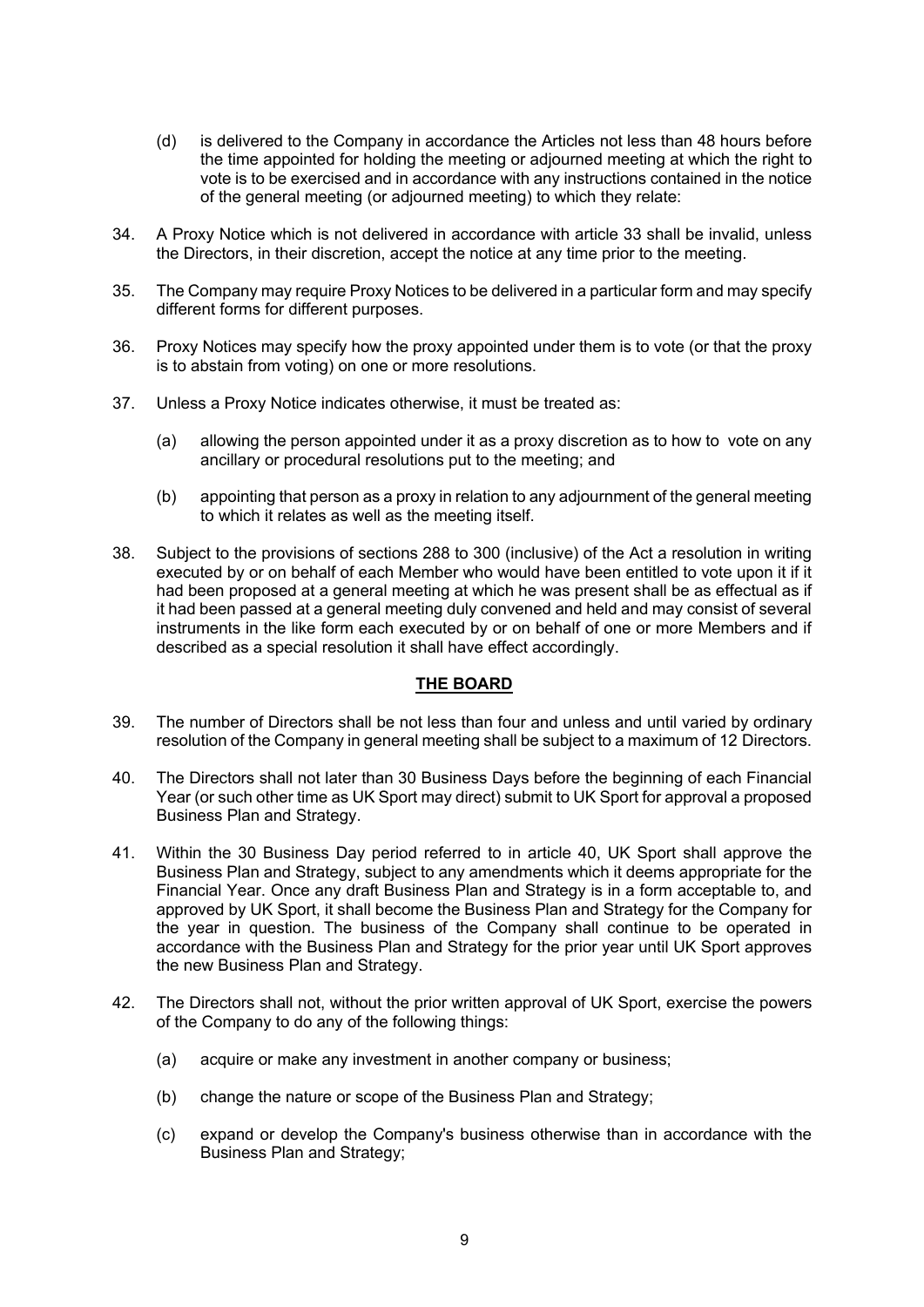- (d) discontinue any part of the business otherwise than in accordance with the Business Plan and Strategy;
- (e) dispose or permit the disposal (otherwise than to the Company or a wholly-owned subsidiary of the Company) of the whole or any part of the undertaking or assets of the Company, or collectively with any other such disposal made within any consecutive period of 12 months, has an aggregate book value taken as at the date of such disposal, or the date of each such disposal, of a sum equal to more than 10 per cent of the aggregate net asset value of the Company and, as shown in its accounting records as at the date of such disposal or, if more than one such disposal has occurred, the date of the last to be made of such disposals;
- (f) acquire or dispose of any freehold or leasehold property or enter into any agreement so to do, or vary the terms of any lease or licence (or agree any sub-lease or licence to a third party) relating to any site which the Company occupies or from which the Company operates;
- (g) incur any material expenditure or liability of a capital nature in excess of the amount agreed between the Company and UK Sport in any document executed on behalf of both;
- (h) create any charge or other encumbrance over any of its assets;
- (i) commence any legal or arbitration proceedings (other than routine collection of trade debts);
- (j) alter any of the provisions of these Articles or adopt new articles of association of the Company;
- (k) appoint or remove any director;
- (l) employ any senior employee (meaning an employee whose job title includes the word "director") or dismiss any senior employee (save in circumstances where the Company is entitled summarily to dismiss that senior employee);
- (m) amend, alter or replace the Business Plan and Strategy for the Company; or
- (n) amend, alter or replace the Skills Matrix and Competency Framework.
- 43. The Directors shall be appointed in accordance with the provisions of these Articles:
	- (a) UK Sport shall be entitled to appoint three Directors to the Board of the Company, who shall hold office until such time as UK Sport appoints a new Director in their place;
	- (b) up to nine further persons, appointed by ordinary resolution of the Company, and who between them shall have appropriate experience including but not limited to experience of elite sport, business and finance, medicine and sports science, technology, engineering, the media and the law.
- 44. UK Sport shall be entitled to appoint one of the Directors appointed in accordance with article 43(a) as the Chair. The Chair shall hold office until UK Sport appoints some other person to hold the office.
- 45. The Directors shall be entitled to appoint one of their number as vice-chair of the Company (the "Vice-Chair"). The Vice-Chair shall hold office until the Directors appoint some other person to the hold the office.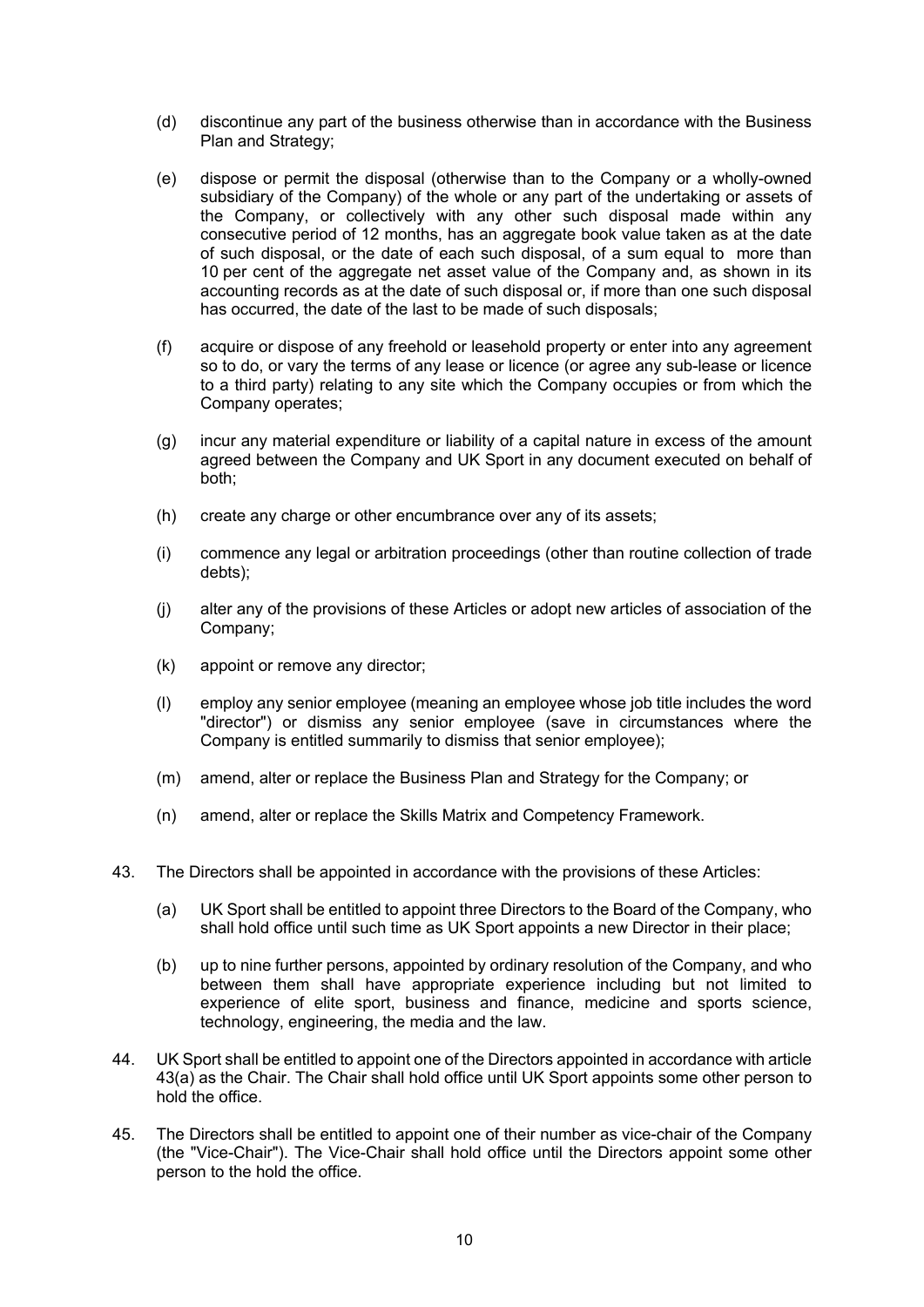- 46. Neither the Chair nor the Vice-Chair shall have a casting vote at meetings of the Board.
- 47. The Board must at all times include a minimum of two Directors who are also employees of the Company.
- 48. Any Director may at any time be removed from office by UK Sport.
- 49. Any appointment or removal made by UK Sport pursuant to article 43(a), article 44 or article 48 shall be made in writing, signed by or on behalf of the person entitled to make the appointment or removal and shall take effect when delivered to the Office or (if later) on such date as may be specified in the notice of the appointment or removal.
- 50. At each annual general meeting of the Company:
	- (a) any Director who has served one full Term prior to the date of the meeting shall retire but shall be eligible for re-appointment; and
	- (b) any Director who has served two full consecutive Terms prior to the date of the meeting shall retire and shall not be eligible for re-appointment.
- 51. Article 50 shall not apply to any Director who is also an employee of the Company.
- 52. Subject to article 42(k), the Directors shall have the power at any time to appoint any person (including persons who hold executive posts in the Company) to be a Director for such period and on such terms as the Directors may determine, either to fill a casual vacancy or as an addition to the existing Directors, except that:
	- (a) the total number of Directors shall not at any time exceed the maximum number fixed by or in accordance with these Articles; and
	- (b) save in respect of Directors who are also employees, no Director shall be appointed for a period which exceeds two consecutive Terms.
- 53. Subject to article 42(k) and the provisions of section 168 of the Act, the Company may by ordinary resolution remove any Director before the expiration of his period of office, and may by an ordinary resolution appoint another suitably qualified person in his stead; but any person so appointed shall retain his office so long only as the Director in whose place he is appointed would have held the same if he had not been removed.
- 54 A. In making appointments under Article 43 and/or article 52, the Members or the Directors (as appropriate) shall have regard to the overall composition of the Board to the intent that, consistent with the objects and purposes of the Company, due consideration is given to the role of persons of different sex, race, colour, regional origin, political and other opinions, disability and status.
- 54B (i) UK Sport shall have the right to send two Observers to attend meetings of the Board. Each such Observer shall have the right to attend and speak at meetings of the Board, but shall have no rights to vote.

(ii) the Directors shall have the right to appoint one Observer to attend meetings of the Board. Such Observer shall have the right to attend and speak at meetings of the Board but shall have no right to vote.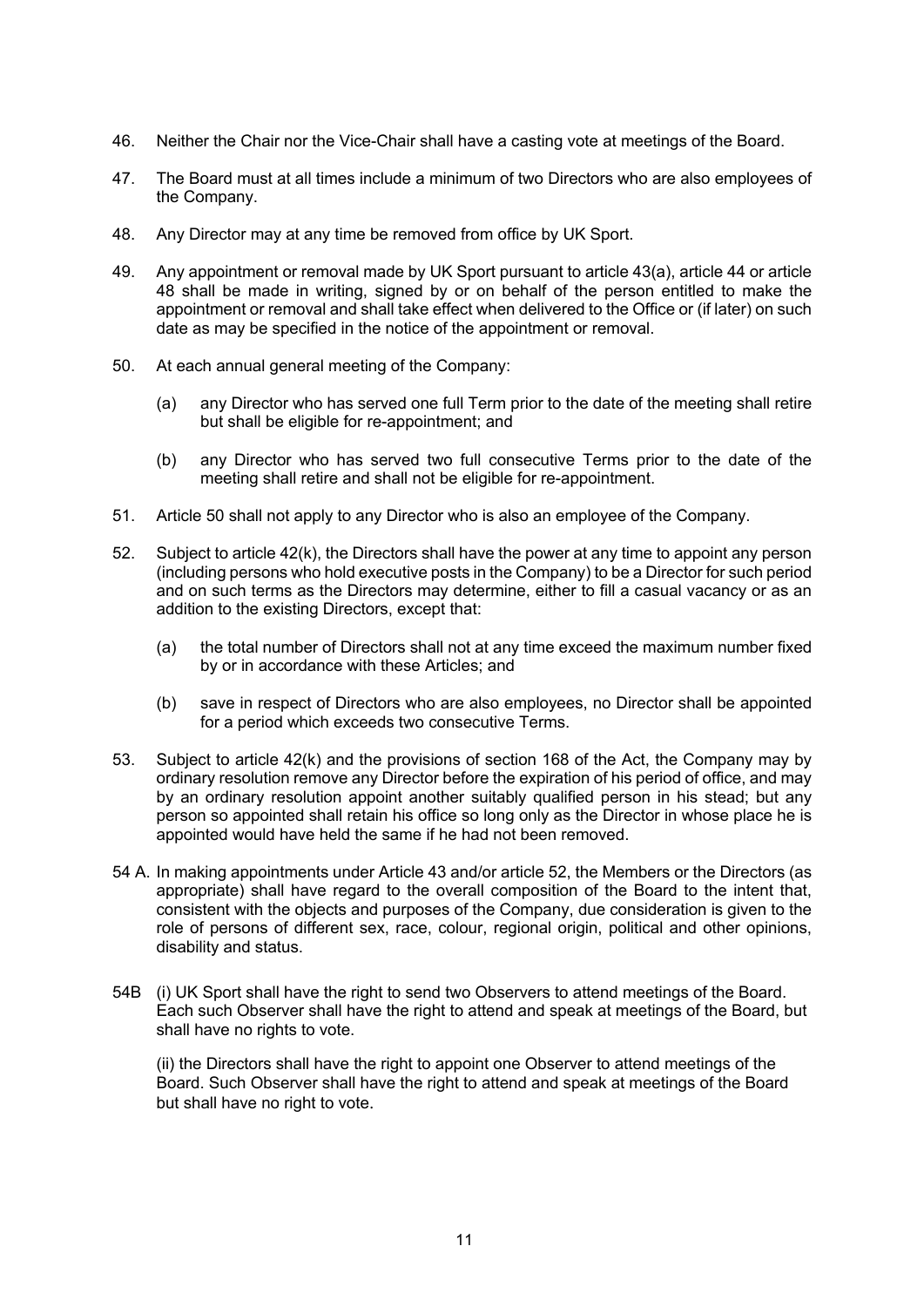#### **DISQUALIFICATION OF DIRECTORS**

55. The office of a Director shall be vacated if:

- i. he ceases to be a Director by virtue of any provision of the Act or he becomes prohibited by law from being a Director; or
- ii. he becomes bankrupt or makes any arrangement or composition with his creditors generally; or
- iii. by reason of that person's mental health, a court makes an order which wholly or partly prevents that person from personally exercising any powers or rights which that person would otherwise have; or
- iv. he resigns his office by notice to the Company; or
- v. he shall without sufficient reason for more than three consecutive Board meetings have been absent without permission of the Directors and the Directors resolve that his office be vacated; or
- vi. he is suspended from holding office or from taking part in any activity relating to the administration or management of the Company by a decision of UK Sport; or
- vii. he is removed from office by a resolution duly passed pursuant to section 168 of the Act; or
- viii. he is requested to resign by all the other Directors acting together; or
- ix. he is removed as a Member of the Company under Articles 8 or 9; or
- x. he is removed as a Director by UK Sport in accordance with article 49.

#### **POWERS OF THE BOARD**

56. Subject to these Articles and in particular article 42, the business of the Company shall be managed by the Directors who may pay all such expenses of, and preliminary and incidental to, the promotion, formation, establishment and registration of the Company as they think fit and may exercise all such powers of the Company, and do on behalf of the Company all such acts as may be exercised and done by the Company including, without prejudice to the generality of the foregoing, the power to borrow, and as are not by the Act or by these Articles required to be exercised or done by the Company in general meeting, subject nevertheless to any regulations of these Articles, to the provisions of the Act for the time being in force and affecting the Company, and to such regulations, being consistent with the aforesaid regulations or provisions, as may be prescribed by the Company in general meeting, but no regulation made by the Company in general meeting shall invalidate any prior act of the Directors which would have been valid if such regulation had not been made.

## **PROCEEDINGS OF THE DIRECTORS**

- 57. The Directors may meet together for the dispatch of business, adjourn and otherwise regulate their meetings as they think fit, provided that at least four such meetings shall be held in each year.
- 58. The quorum for the transaction of the business of the Directors or any sub-committee formed pursuant to the provisions of Article 66 may be fixed by the Directors and unless so fixed at any other number shall be four.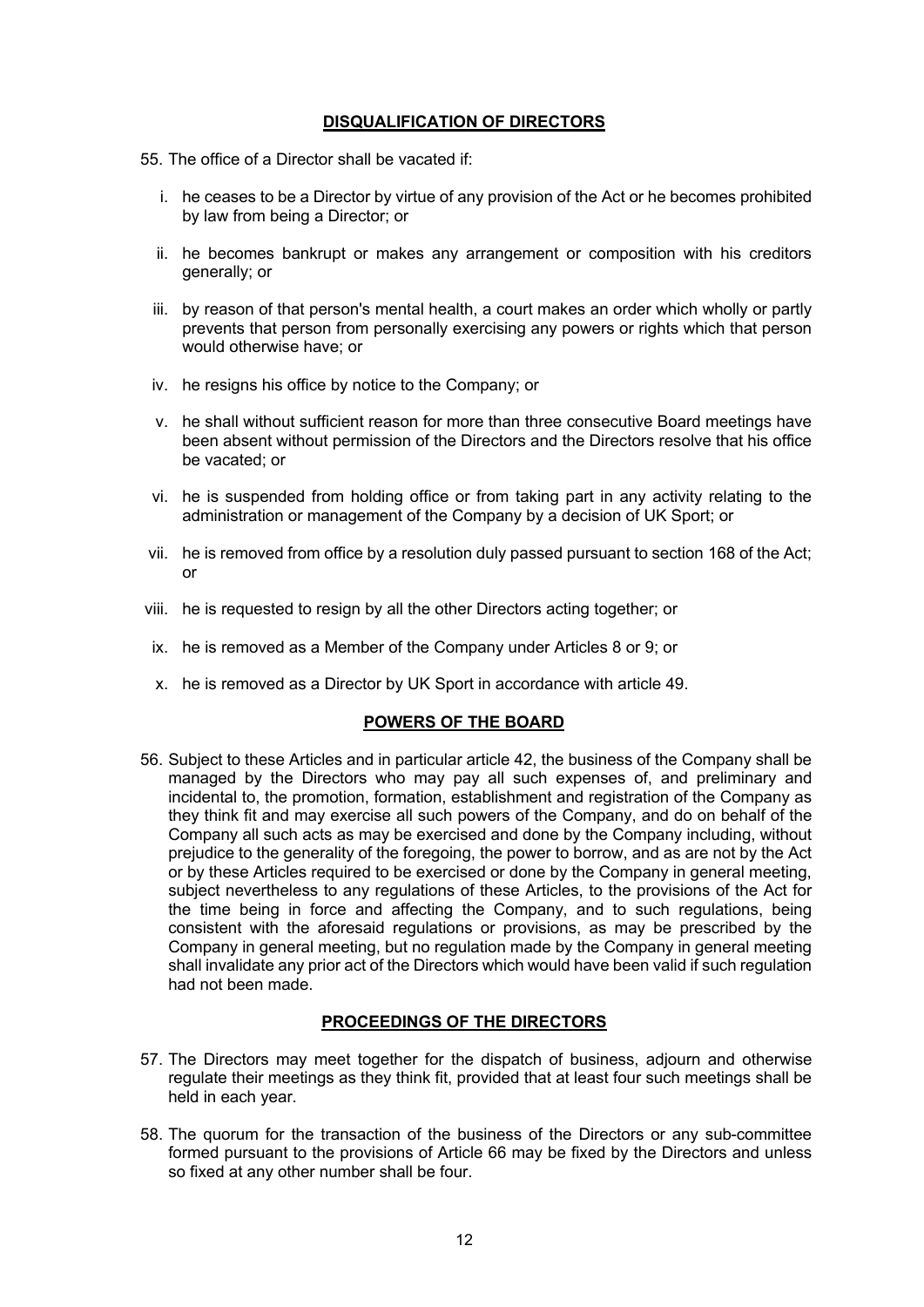- 59. The Directors may act notwithstanding any vacancy in their body.
- 60. If the Directors shall at any time be or be reduced in number to less than the number prescribed by or in accordance with these Articles, it shall be lawful for them to act as Directors for the purpose of admitting persons to membership of the Company, filling up vacancies in their body, or summoning a general meeting, but not for any other purpose.
- 61. Voting on any issue shall be by show of hands unless any Director present shall demand a ballot and decisions taken by vote and by postal ballot shall be determined by a majority of those present and/or voting, unless provided otherwise in these Articles. Each Director, including the Chair, shall be entitled to one vote. In the case of an equality of votes the chair of the meeting shall have a second or casting vote.
- 62. A Director, and the Secretary at the request of a Director, shall at any time summon a meeting of the Directors by notice served upon the Directors. A Director who is absent from the United Kingdom shall not be entitled to notice of a meeting.
- 63. The Chair shall preside as chair at all meetings of the Directors at which he shall be present, but if at any meeting the Chair is not present within 5 minutes after the time appointed for holding the meeting or is not willing to preside the Vice-Chair shall preside as chair of the meeting. If at any meeting at any meeting both the Chair and the Vice-Chair are not present within 5 minutes after the time appointed for holding the meeting and/or are not willing to preside the Directors present shall choose one of their number to be chair of the meeting.
- 64. A meeting of the Directors at which a quorum is present shall be competent to exercise all the authorities, powers and discretions by or under the regulations of the Company for the time being vested in the Directors generally.
- 65. Any Director may participate in a meeting of the Board, by way of video conferencing or conference telephone or similar equipment that allows every person participating to hear and speak to one another throughout such meeting. A person so participating shall be deemed to be present in person at the meeting and shall accordingly be counted in the quorum and be entitled to vote. Such a meeting shall be deemed to take place where the largest group of those participating is assembled, or if there is no such group, where the chair of the meeting is.
- 66. The Directors may delegate any of their powers to any sub-committee consisting of such of their number and such other persons as they think fit Provided that where such sub-committee includes persons not being Directors, no resolution of the sub-committee shall be effective unless approved by the Board or permitted by the regulations imposed on it by the Directors.
- 67. Any sub-committee formed pursuant to Article 66 shall, in the exercise of the powers delegated to it, conform to any regulations imposed on it by the Directors. The resolution making the delegation shall specify the financial limits within which any sub-committee shall function. Save in respect of any audit committee formed in accordance with the Management and Finance Memorandum the meetings of which shall be governed in accordance with the Management and Finance Memorandum, the meetings and proceedings of any such sub-committee shall be governed by the provisions of these Articles for regulating the meetings and proceedings of the Directors so far as applicable and so far as the same shall not be superseded by any regulations made by the Directors. All acts and proceedings of such sub-committees shall be reported in due course to the Directors.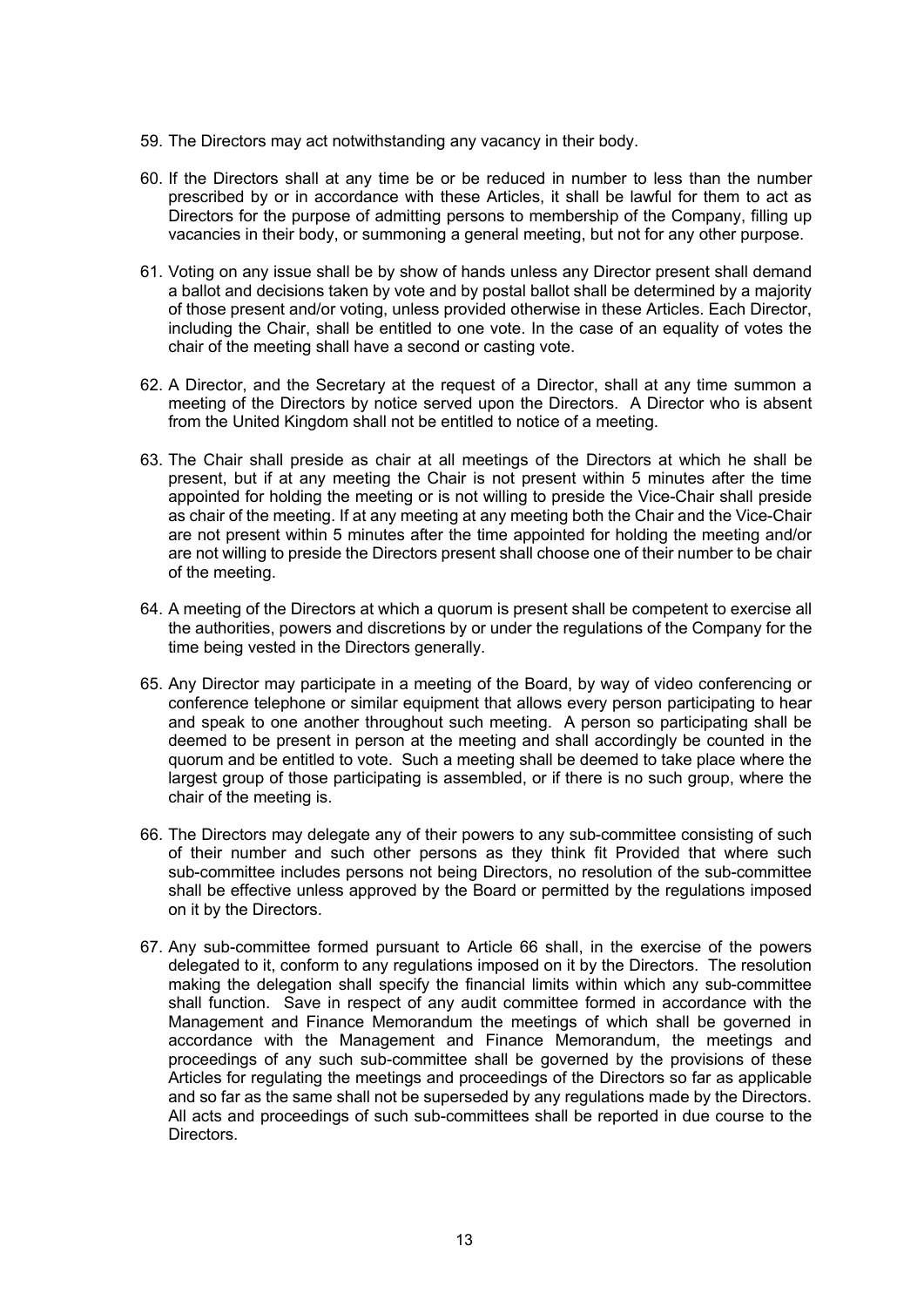- 68. All acts bona fide done by any meeting of the Directors or of a committee of Directors, or by any person acting as a Director, shall, notwithstanding it be afterwards discovered that there was some defect in the appointment or continuance in office of any such Director or person acting as aforesaid, or that they or any of them were disqualified, be as valid as if every such person had been duly appointed or had duly continued in office.
- 69. The Directors shall cause proper minutes to be made of all appointments of the Directors and of the proceedings of all meetings of the Company and of the Directors and of sub-committees, and all business transacted at such meetings, and any such minutes of any meeting, if purporting to be signed by the chair of such meeting, or by the chair of the next succeeding meeting, shall be sufficient evidence without any further proof of the facts therein stated.
- 70. A resolution in writing signed by all the Directors for the time being or by all the members for the time being of any sub-committee who are entitled to receive notice of a meeting of the Directors or of such sub-committee shall be as valid and effectual as if it had been passed at a meeting of the Directors or of such sub-committee duly convened and constituted.
- 71. Save as otherwise provided by the Articles, a Director shall not vote at a meeting of Directors or of a committee of Directors on any resolution concerning a matter in which he has, directly or indirectly, an interest or duty which is material and which conflicts or may conflict with the interests of the Company unless his interest or duty arises only because the case falls within one or more of the following paragraphs:
	- i. the resolution relates to the giving to him of a guarantee, security, or indemnity in respect of money lent to, or an obligation incurred by him for the benefit of, the Company or any of its subsidiaries;
	- ii. the resolution relates to the giving to a third party of a guarantee, security, or indemnity in respect of an obligation of the Company or any of its subsidiaries for which the Director has assumed responsibility in whole or part and whether alone or jointly with others under a guarantee or indemnity or by the giving of security;
	- iii. his interest arises by virtue of his subscribing or agreeing to subscribe for any debentures of the Company or any of its subsidiaries, or by virtue of his being, or intending to become, a participator in the underwriting or sub-underwriting of an offer of any such debentures by the Company or any of its subsidiaries for subscription, purchase or exchange;
	- iv. the resolution relates in any way to a retirement benefits scheme which has been approved, or is conditional upon approval, by the Board of Inland Revenue for taxation purposes.

For the purposes of this Article, an interest of a person who is, for any purposes of the Act (excluding any statutory modification thereof not in force when this regulation becomes binding on the Company), connected with a Director shall be treated as an interest of the Director.

- 72. A Director shall not be counted in the quorum present at a meeting in relation to a resolution on which he is not entitled to vote.
- 73. The Company may by ordinary resolution suspend or relax to any extent, either generally or in respect of any particular matter, any provision of the Articles prohibiting a Director from voting at a meeting of Directors or of a committee of Directors.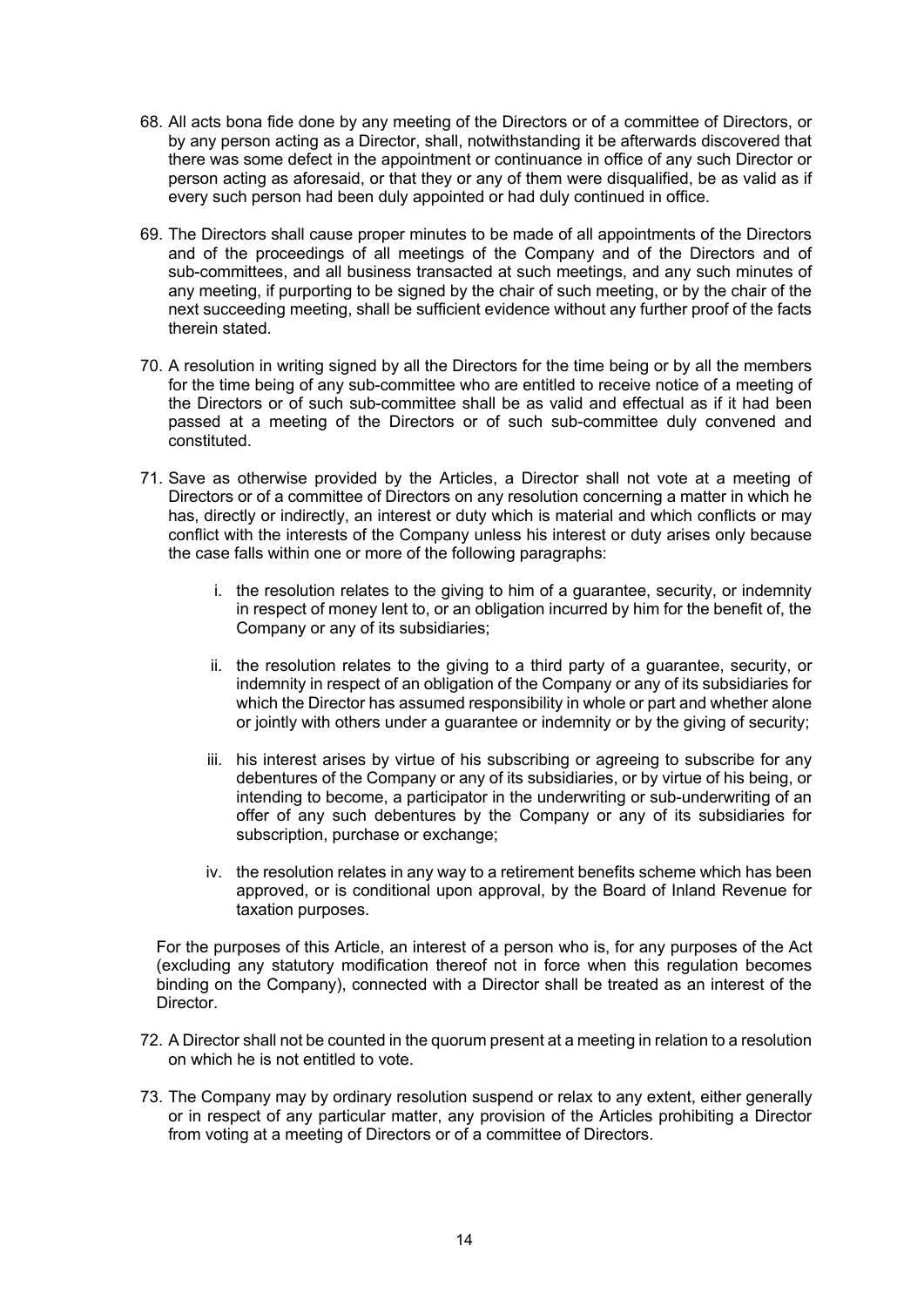- 74. Where proposals are under consideration concerning the appointment of two or more Directors to offices or employments with the Company or any body corporate in which the Company is interested the proposals may be divided and considered in relation to each Director separately and (provided he is not for another reason precluded from voting) each of the Directors concerned shall be entitled to vote and be counted in the quorum in respect of each resolution except that concerning his own appointment.
- 75. If a question arises at a meeting of Directors or of a committee of Directors as to the right of a Director to vote, the question may, before the conclusion of the meeting, be referred to the chair of the meeting and his ruling in relation to any Director other than himself shall be final and conclusive.

### **DIRECTORS' EXPENSES**

76. The Directors may be paid all travelling and other expenses properly incurred by them in connection with their attendance at meetings of Directors or committees of Directors or general meetings or otherwise in connection with the discharge of their duties.

# **DIRECTORS' APPOINTMENTS AND INTERESTS**

- 77. Subject to the provisions of the Act, the Directors may enter into an agreement or arrangement with any Director for his employment by the Company or for the provision by him of any services outside the scope of the ordinary duties of a Director. Any such appointment, agreement or arrangement may be made upon such terms as the Directors determine and they may remunerate any such Director for his services as they think fit. Any appointment of a Director to an executive office shall terminate if he ceases to be a Director but without prejudice to any claim for damages for breach of the contract of service between the Director and the Company.
- 78. Subject to the provisions of the Act, and provided that he has disclosed to the Directors the nature and extent of any material interest of his, a Director notwithstanding his office:
	- i. may be a party to, or otherwise interested in, any transaction or arrangement with the Company or in which the Company is otherwise interested;
	- ii. may be a director or other officer of, or employed by, or a party to any transaction or arrangement with, or otherwise interested in, any body corporate promoted by the Company or in which the Company is otherwise interested; and
	- iii. shall not, by reason of his office, be accountable to the Company for any benefit which he derives from any such office or employment or from any such transaction or arrangement or from any interest in any such body corporate and no such transaction or arrangement shall be liable to be avoided on the ground of any such interest or benefit.
- 79. For the purposes of these Articles:
	- i. a general notice given to the Directors that a Director is to be regarded as having an interest of the nature and extent specified in the notice in any transaction or arrangement in which a specified person or class of persons is interested shall be deemed to be a disclosure that the Director has an interest in any such transaction of the nature and extent so specified; and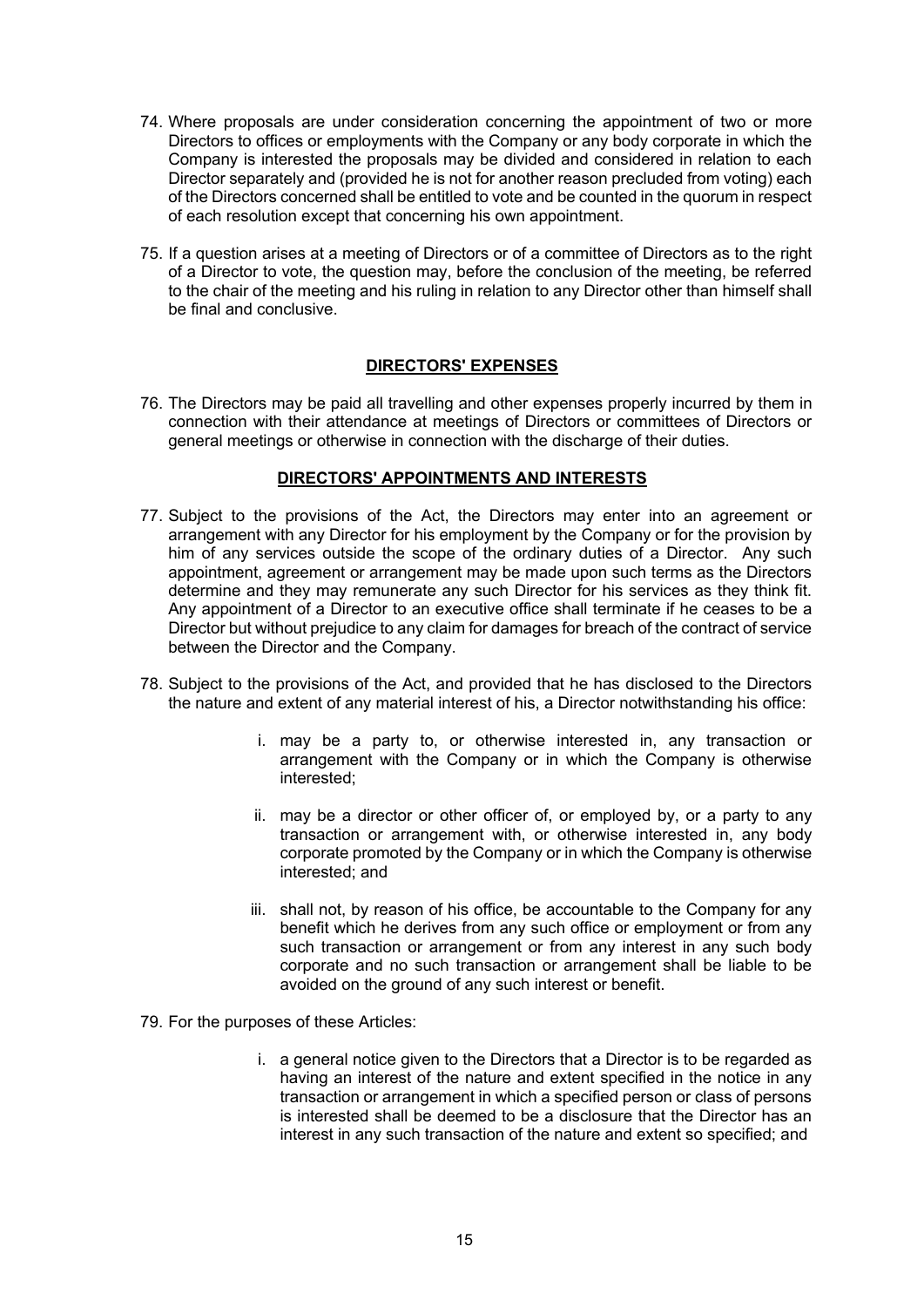ii. an interest of which a Director has no knowledge and of which it is unreasonable to expect him to have knowledge shall not be treated as an interest of his.

### **SECRETARY**

80. Subject to the provisions of the Act, the Secretary shall be appointed by the Directors for such term, at such remuneration and upon such conditions as they may think fit and any Secretary so appointed may be removed by them.

## **NATIONAL DIRECTOR**

- 81. Subject to the prior written approval of UK Sport being obtained in accordance with article 42 (k), the Directors may appoint a Director, provided that such a Director is also an employee of the Company, to be the National Director on such terms and for such period as they think fit and may delegate to the National Director such of their powers as they think desirable to be executed by him.
- 82. Subject to the prior written approval of UK Sport being obtained in accordance with article 42 (k), the Directors may terminate the National Director's appointment as National Director at any time. Such a termination will not, for the avoidance of doubt, terminate the National Director's appointment as a Director.

## **ACCOUNTS**

- 83. The Directors shall cause accounting records of the Company to be kept in accordance with section 386 of the Act and any regulations made pursuant thereto (or as the same may be hereafter amended or altered).
- 84. Accounting records shall be kept at the Office or, subject to section 388 of the Act, at such other place or places as the Directors shall think fit and shall always be open to the inspection of the Directors.
- 85. The Directors shall from time to time determine whether and to what extent and at what times and places and under what conditions or regulations the accounts and books of the Company or any of them shall be open to the inspection of Members of the Company not being officers of the Company and no such Member (not being such an officer) shall have any right of inspecting any account or book or document of the Company except as conferred by statute or authorised by the Directors or by the Company in general meeting.
- 86. The Directors shall ensure that the Company complies at all times with its obligations relating to the preparation and submission of its accounts as set out in the Management and Finance Memorandum.

### **AUDIT**

87. Once at least in every year the accounts of the Company shall be examined and the correctness of the income and expenditure account and balance sheet ascertained by one or more appropriately qualified auditor or auditors.

# **NOTICES**

88. Any notice to be given to or by any person pursuant to the Articles (other than a notice calling a meeting of the Directors) shall be in writing or shall be given using electronic communications to an address for the time being notified for that purpose to the person giving the notice. In this Article and in Articles 89 and 90 below, "address", in relation to